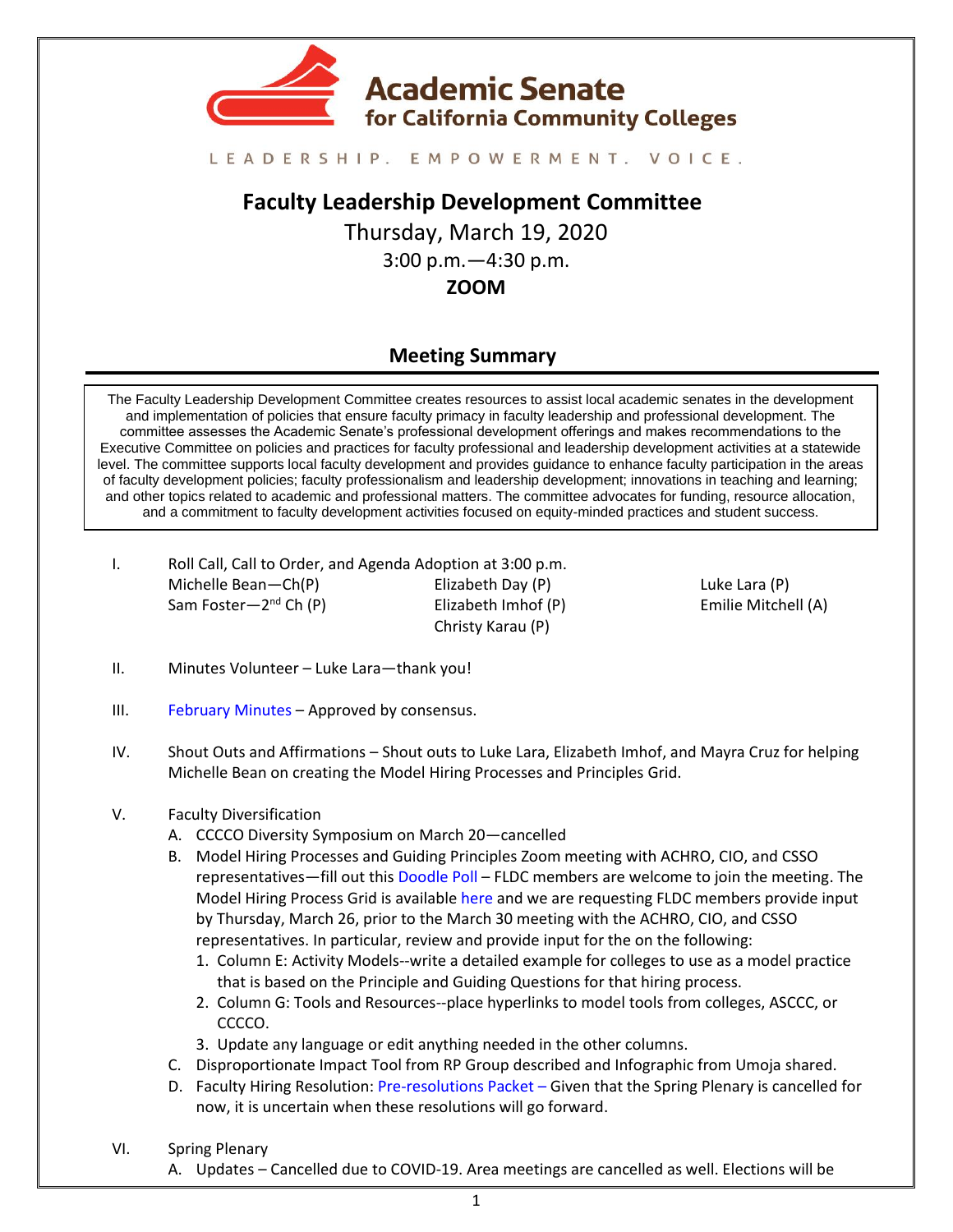held electronically; however, when and how is still to be determined. There is discussion at the last Executive meeting about combining the spring Plenary with another institute, such as the Curriculum Institute in July; however, nothing has been decided yet. Another possibility is to host a virtual conference. There are several concerns with both ideas.

- B. Professional Development Needs (Re: COVID-19 issues) It is clear that the most pressing issues are to respond to the immediate needs of the field in regard to going virtual in instruction and in governance. Ideas for professional development include:
	- 1. How do you do governance in this era of long-lasting crisis situations (e.g. Brown Act)?
	- 2. How do we support faculty to teach online when they haven't before?
	- 3. How to maintain self-care when your life has turned online?
- C. Sessions [Assigned](https://asccc.org/sites/default/files/IV.%20F.%20%281%29%20Spring%20Session%202020%20Draft%20Outline%20-%20for%20Jan%2010%20Exec%20Meeting.pdf) Each of the following sessions has been cancelled indefinitely:
	- 1. Guiding Principles for Hiring Committees and Appointments (Bean, Imhof, Olivio, Buul)
	- 2. Model Hiring Processes (Bean, Lara, Fermin Villegas)
	- 3. Brown Act and Senate Committees (Bean and Roberson)
	- 4. First Minimum Qualification and Equivalency: An Equity-Minded Framework (Bean, Roberson, Eikey)

## VII. Faculty Leadership Academy

- A. [FELA Framework](https://docs.google.com/document/d/1ipbm951TI4L5GoqSw3npHGM_JFxK-ZEP9EcCBevPm5I/edit?usp=sharing) approved by Exec with suggestions—anticipated Summer 2020 start. RECOMMENDING TO POSTPONE by consensus with the following direction: Postpone to June 2021, however, include information on the ASCCC website starting this summer AND submit the CSU credit proposal to Sac State by May 2020.
- B. Next Steps:
	- 1. Mentor Handbook (Mitchell, Day, Bean)
	- 2. Executive Director Mica working on Fees structure—Reviewed the email and spreadsheet sent by E.D.: \$2,622 (no event registrations) or \$4,457 (with event registrations) per participants (mentor and mentee).
	- 3. E.D recommending charging participants for the pilot year Committee agreed that we should also ask the AS Foundation to sponsor scholarships.
- C. FELA Applications updated—[click here](https://drive.google.com/file/d/1wM8Vqsbei1UI0elQTvsAWcbqXwQt8mfK/view?usp=sharing) to view; applications are ready to be published once fee structure is confirmed.
- D. CSU Credit—see E.D. [email here](https://drive.google.com/file/d/1jWxb5psPrXzbQO3tfoQp62a4munthQG5/view?usp=sharing)
	- 1. Continuing Ed units for \$85 per participant.
	- 2. Need a volunteer to complete application and create curriculum outline Elizabeth Imhof and Michelle Bean volunteered to complete by May.
	- 3. Question: Will the E.D. be the instructor of record? Is there any minimum qualifications needed?
- VIII. Womyn's Survey and Faculty of Color Intersectionality
	- A. [New Survey](https://drive.google.com/file/d/11lJTtmBoWIZQcX2YcnKOZPYA0kwy5stJ/view?usp=sharing) approved for faculty of color groups This survey was sent out on 3/12/20 with unfortunate timing, given the emerging crisis across the state and system around COVID-19. The committee consensus and preference is to delay resending until late August/early September, with the goal to capture results by September 30, 2020.
	- B. ED working to send survey this month to the following: Puente, Umoja, A2MEND, APIHE, Latina Leadership Network, LGBTQ+ CC listserv, senate presidents, Social Justice listserv, Ethnic Studies listserv, all liaison groups.
	- C. *[Rostrum](https://docs.google.com/document/d/1n6yNAwk8Yd7u8zbXivrvec0ergNUjUXJ2qFopxkB7r4/edit?usp=sharing)* article—Bean, Karau, and Rebecca Eikey—thank you for your hard work!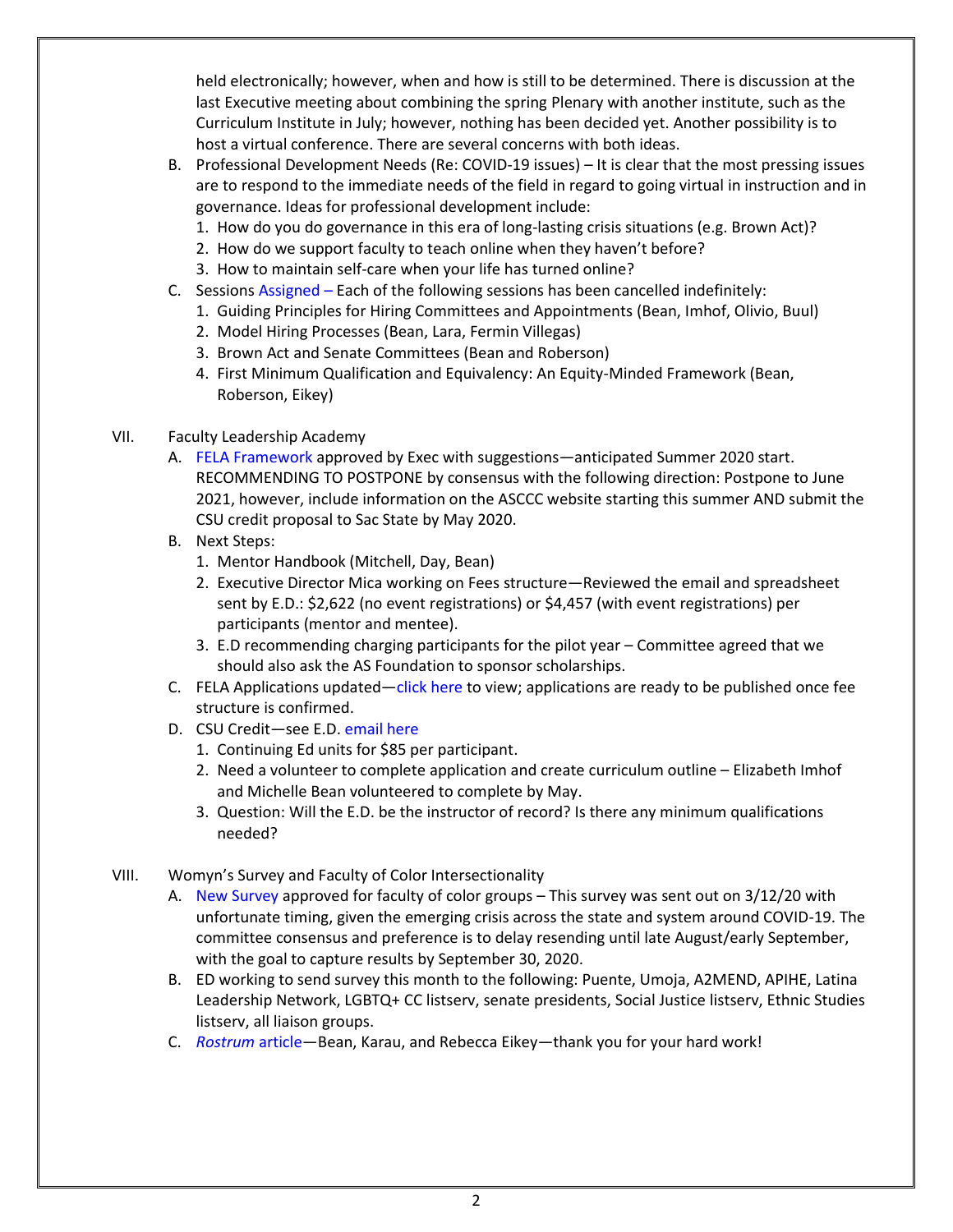- IX. Evaluating Professional Development Activities
	- A. Standard ASCCC Event Survey—suggestions approved at March Executive meeting—[click here](https://drive.google.com/file/d/1A-JMVzJil6LexfGaO4AogSf9vlZgxQYT/view?usp=sharing) to see the Exec comments and approvals. The ASCCC Office should be implementing all new questions soon; some are already updated with FLDC recommendations.
- X. Collaborations Updates
	- A. Puente Executive Director was to present at Plenary. Both Puente and Umoja E.D.s were invited.
	- B. Umoja/A2MEND Ed Summit—EDAC Chair Mayra attended for Bean—thank you!
	- C. Anti-Racism Work
		- 1. *[Rostrum](https://docs.google.com/document/d/1u6EbWB5HlPFjI4RSGF9LH9hP3NHHPKOyJyvelj5cQc0/edit?usp=sharing)* article—Imhof and Buul—thank you for your hard work! Part Two of the article may be submitted for the next *Rostrum* in fall.
		- 2. EDAC Update—they are working on tools for anti-racism work: pledge, resolution, and call for a paper (on hold due to cancellation of Plenary).
- XI. Caucus Structure
	- A. *[Rostrum](https://docs.google.com/document/d/177u97zpDu0aAcXjBxQLaS1zvw5ATwX_JPZ9vmMyTs_Y/edit?usp=sharing)* article on caucus restructuring—co-authored by Bruno, Bean, Roberson—thank you for your hard work! All caucus leaders were invited to collaborate on this article.
- XII. Professional Development College
	- A. Update: Executive Committee approved OERI to work on and update PDC modules focused on students and classroom practices (e.g., Incarcerated Ed and Curriculum).
- XIII. Curriculum Institute
	- A. Ideas for breakouts:
		- 1. How have colleges handled the need to move all instruction online during the COVID-19 crisis?
		- 2. What lasting effects has this had on the system?
		- 3. What did we learn and what needs to change permanently in our local/state policies/processes to adapt to emergent crises?
- XIV. Announcements
	- A. Check for upcoming events at<https://asccc.org/calendar/list/events>
		- Area Meetings—cancelled.
		- Spring Plenary—cancelled in Oakland.
	- B. Join Amazon Smile—find ASCCC Foundation
	- C. [Application for Statewide Service](http://asccc.org/content/application-statewide-service)
- XV. Closing Comments and Reflections
	- A. Next meeting: April 23 at 3:00—4:30 p.m.
	- B. June meeting—tentative change to June 11? Will discuss at April meeting.
	- C. In-Progress and Completed Tasks reviewed.
	- D. Any other final comments or suggestions? None.
- XVI. Adjournment at 4:29 p.m.